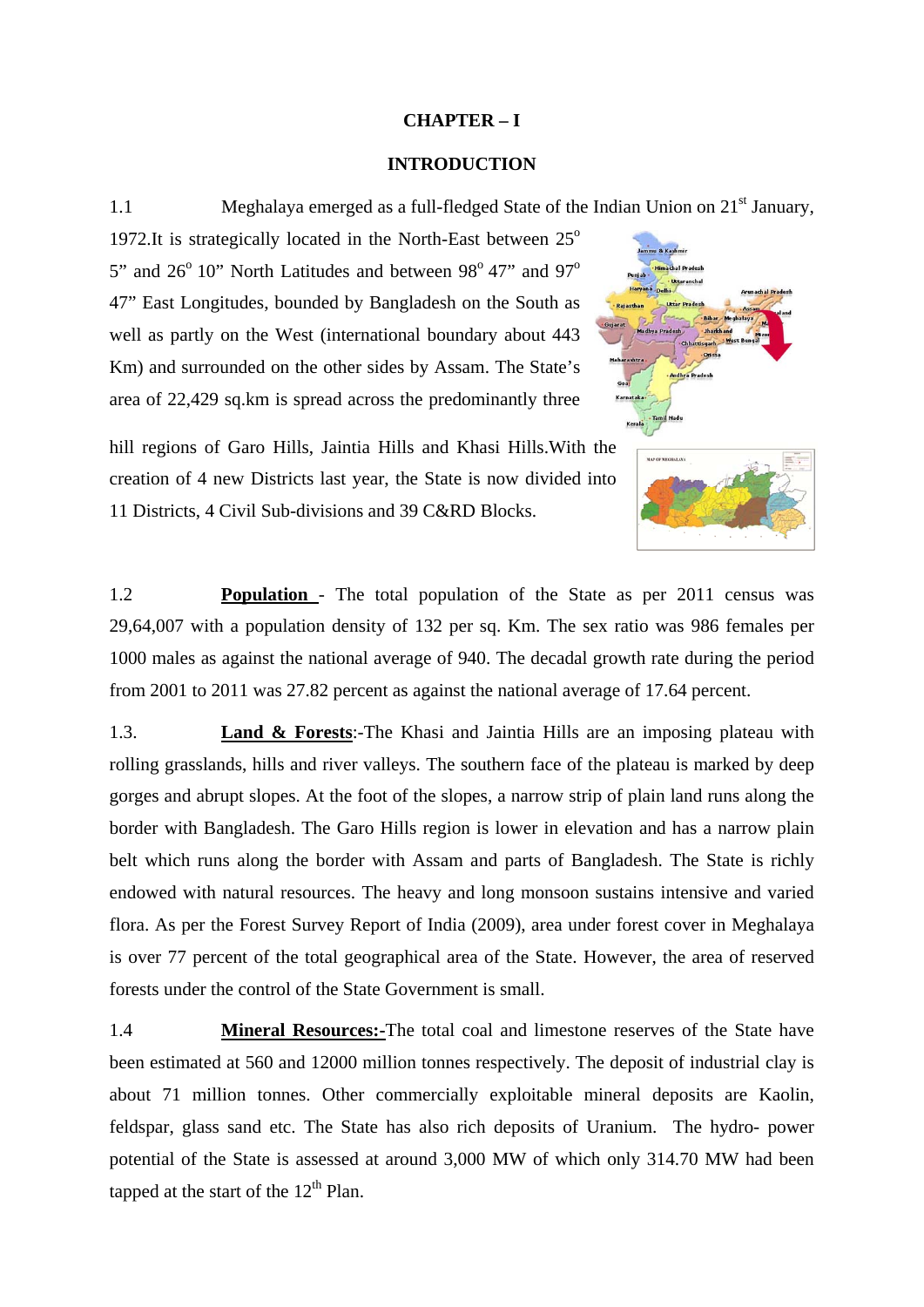## **Important Socio Economic Indicators of Meghalaya**

| Sl.<br>No. | <b>Items</b>                             | <b>Reference</b><br>Year |        | <b>Reference</b><br>Year |        |
|------------|------------------------------------------|--------------------------|--------|--------------------------|--------|
| 1.         | Foodgrain production (lakh MT)           | 2006-2007                | 2.70   | 2011-12                  | 2.55   |
| 2.         | Horticulture production (lakh MT)        | 2006-2007                | 3.97   | 2011-12                  | 4.27   |
| 3.         | Forest cover $(\% )$                     | 2005                     | 75.74  | 2011                     | 77.02  |
| 4.         | Installed Power Generating Capacity (MW) | 2006-07                  | 185.20 | 2012                     | 314.70 |
| 5.         | Percentage of Villages electrified       | 2006-07                  | 74     | 2012                     | 84     |
| 6.         | Households electrified                   | 2005-06                  | 34 %   | 2012                     | 76 %   |
| 7.         | Per capita consumption electricity (Kwh) | 2005-06                  | 317.77 | 2010-11                  | 326.65 |
| 8.         | C.D. Ratio (Commercial Banks)            | June, 2007               | 36.86  | Dec 2012                 | 37.43  |
| 9.         | Road Density (per '00 Sq. Km)            | 2006-07                  | 36.93  | 2012                     | 42.08  |